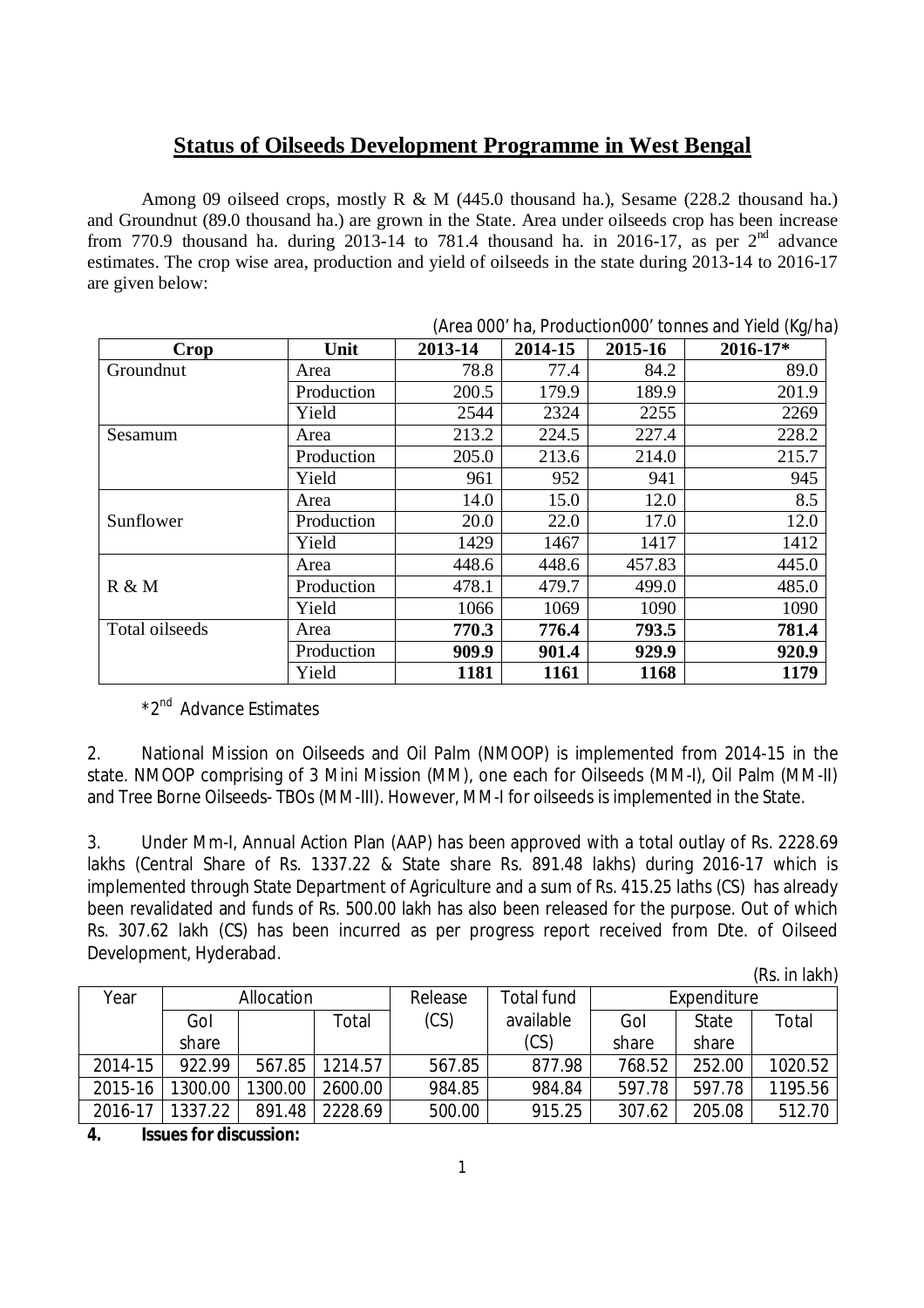- Participation of district level Officers in monitoring of FLDs being organized by ICAR/KVKS.
- $\triangleright$  Productivity improvement of oilseeds particularly of groundnut.
- > Mini Mission-wise Expenditure sown in the above table indicates slow progress of implementation in State.
- $\triangleright$  New varieties should be arranged.
- $\triangleright$  Component-wise progress report not received, in time.
- Progress report on DBT is also awaited.

\*\*\*\*\*\*\*\*\*\*\*\*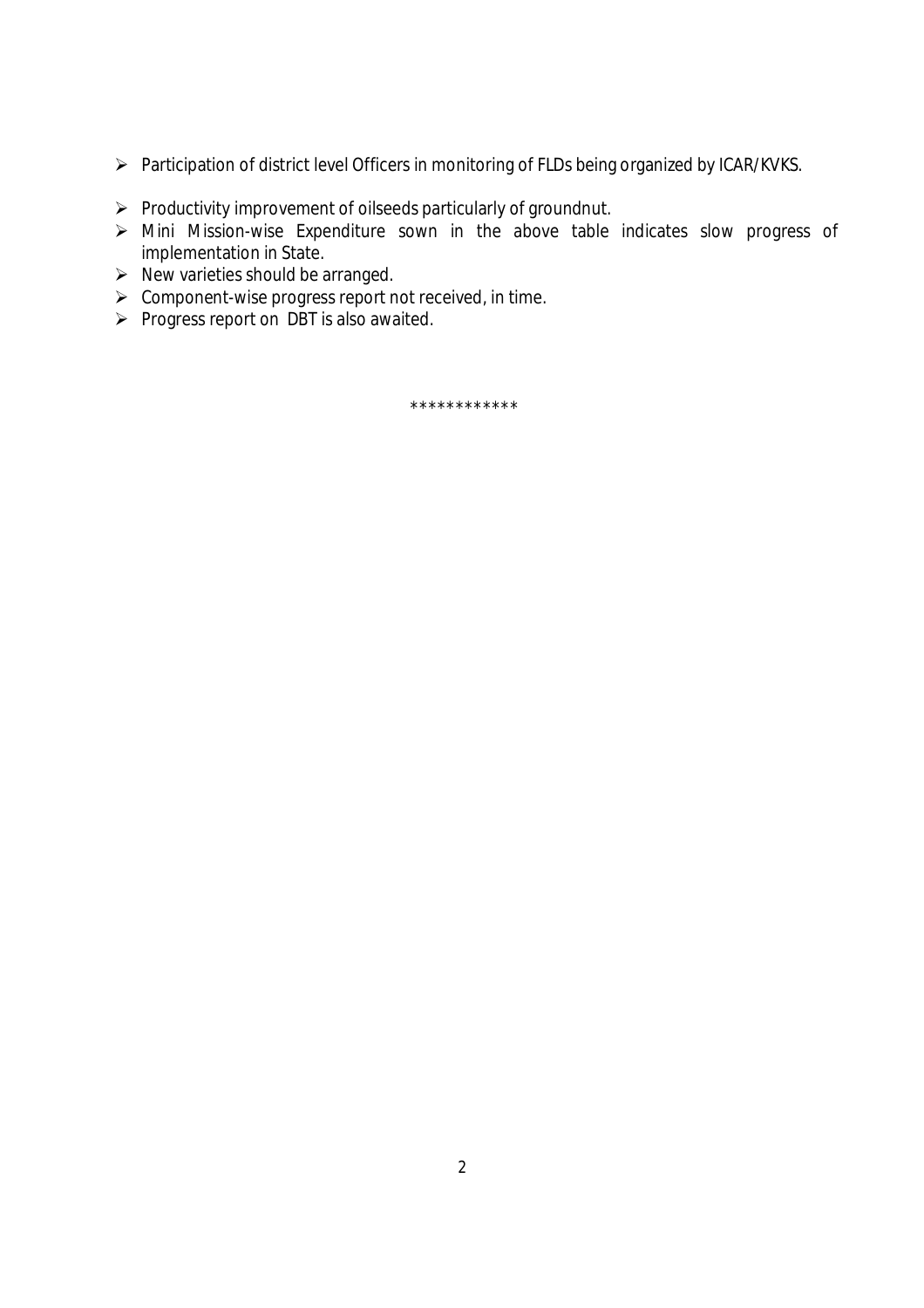## राष्ट्रीय तिलहन एवं आयल पाम मिशन (एनएमओओपी) के अंतर्गत मिनी मिशन-। राज्य का नाम $\pm$  पं.बंगाल

कुल uß तिलहनों में से राज्य में राई-सरसों (445 हजार हैक्टेयर), तिल (228.2 हजार हैक्टेयर) और मूंगफली (89 हजार हैक्टेयर) में मुख्यत: खेती की जाती है। तिलहन का क्षेत्रफल वर्ष 2013-14 में 770.9 हजार हैक्टेयर था जोकि वर्ष 2016-17 में बढ़कर 781.4 हजार हैक्टेयर हो जाने का अनुमान दर्ज किया गया है। विगत 4 वर्षों के दौरान तिलहनों का क्षेत्र, उत्पादन तथा उत्पादकता **सारणी** में दिया गया है:-

| फसल       | घटक       | 2013-14 | 2014-15 | 2015-16 | 2016-17* |
|-----------|-----------|---------|---------|---------|----------|
|           |           |         |         |         |          |
| मूंगफली   | क्षेत्रफल | 78.8    | 77.4    | 84.2    | 89.0     |
|           | उत्पादन   | 200.5   | 179.9   | 189.9   | 201.9    |
|           | उपज       | 2544    | 2324    | 2255    | 2269     |
| तिल       | क्षेत्रफल | 213.2   | 224.5   | 227.4   | 228.2    |
|           | उत्पादन   | 205.0   | 213.6   | 214.0   | 215.7    |
|           | उपज       | 961     | 952     | 941     | 945      |
| सूरजमुखी  | क्षेत्रफल | 14.0    | 15.0    | 12.0    | 8.5      |
|           | उत्पादन   | 20.0    | 22.0    | 17.0    | 12.0     |
|           | उपज       | 1429    | 1467    | 1417    | 1412     |
| राई-सरसों | क्षेत्रफल | 448.6   | 448.6   | 457.83  | 445.0    |
|           | उत्पादन   | 478.1   | 479.7   | 499.0   | 485.0    |
|           | उपज       | 1066    | 1069    | 1090    | 1090     |
|           | क्षेत्रफल | 770.3   | 776.4   | 793.5   | 781.4    |
| योग       | उत्पादन   | 909.9   | 901.4   | 929.9   | 920.9    |
|           | उपज       | 1181    | 1161    | 1168    | 1179     |

**(¢ेğफल :000'है., उतपादन 000'टन,उपज Ǒक.Ēा./है.)**

**\***आिथ[क एवं सांǔÉयकȧ िनदेशलय के ǑƮतीय अिĒम अनुमान

तिलहन पर पूर्व अवधि के दौरान चलाए गए कार्यक्रमों की उपलब्धियों के आधार पर तिलहनों के उत्पादन एवं उत्पादकता बढाने के उद्देश्य से राषट्रीय तिलहन एवं आयल पाम मिशन एनएमओओपी के अंतग[त तीन िमनी िमशनɉ (एम.एम.एम.)**,** ितलहन (एम.एम.एम.।)**,** आयल पाम (एम.एम.एम.।।) और वृक्षमूल तिलहन –टी.बी.ओ. (एम.एम.एम.।।।) प्रत्येक के लिए एक को शामिल करते हुए एनएमओओपी अप्रैल 2014 से प्रारंभ किया गया है। यद्यपि प.बंगाल राज्य में केवल एम.एम.एम.। ही क्रियान्वित हो रहा है । एम.एम.एम.। के अंतर्गत वर्ष 2016-17 में कुल 222869 लाख रूपए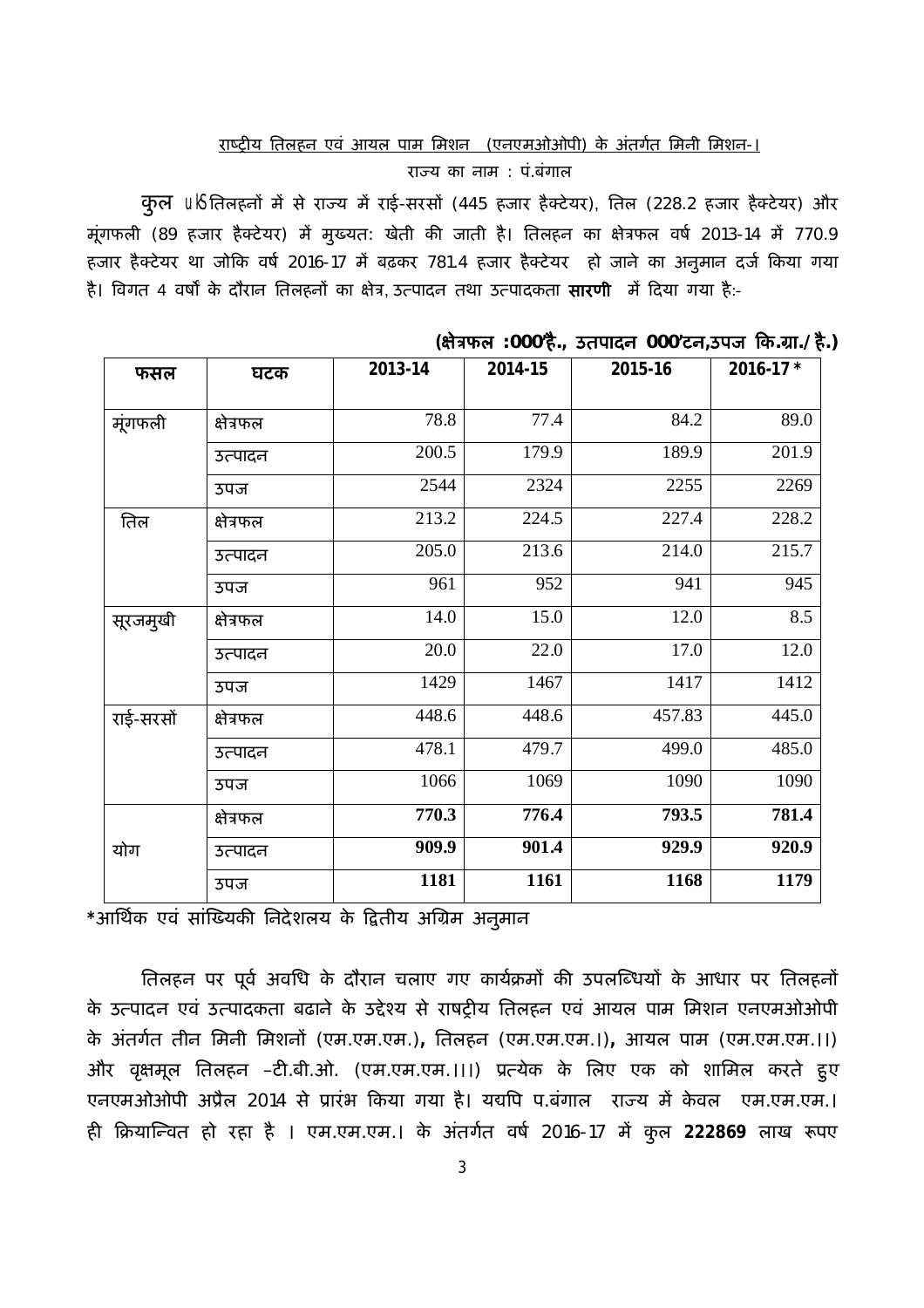(केन्द्रांश 1337.22 लाख रूपए एवं राज्यांश 891.48 लाख रूपए) की वार्षिक कार्ययोजना अनुमोदित की गई है ।जिसमें 415.25 लाख रूपए केन्द्रांश के रूप में खर्च हेतु पुन:सत्यापित किए किए जा चुके हैं तथा 500.00 लाख रूपए अब तक राज्य सरकार को निर्मुक्त भी किए गए है। राज्य सरकार द्वारा 307.62 लाख रूपए केन्द्रांश के रूप में खर्च किए जाने की प्रगति तिलहन विकास निदेशालय से प्राप्त हुई है । राज्य का वर्षवार वित्तीय ब्यौरा निम्नवत है :-

(धनराशि लाख रूपए में)

| वर्ष    |            | आवटन    |         | खर्च हेतु        | निमुक्त      |            | खर्च<br>कुल |         |
|---------|------------|---------|---------|------------------|--------------|------------|-------------|---------|
|         | केन्द्रांश | राज्याश | योग     | पुनः<br>सत्यापित | (केन्द्रांश) | केन्द्रांश | राज्याश     | योग     |
|         |            |         |         | (केन्द्रांश)     |              |            |             |         |
| 2014-15 | 922.99     | 567.85  | 1214.57 | 567.85           | 877.98       | 768.52     | 252.00      | 1020.52 |
| 2015-16 | 1300.00    | 1300.00 | 2600.00 | 984.85           | 984.84       | 597.78     | 597.78      | 1195.56 |
| 2016-17 | 1337.22    | 891.48  | 2228.69 | 500.00           | 915.25       | 307.62     | 205.08      | 512.70  |

ǒवचारणीय ǒबंदु :

- 1) आई.सी.ए.आर/ कृषि विज्ञान केंद्रोंके माध्यम से कराए जा रहे फ्रंट लाईन प्रदर्शनों की देख-रेख में जिला स्तरीय अधिकरियों की भागीदारी सुनिनिश्चत किया जाना अपेक्षित है।
- 2) तिलहनों विशेषकर मूंगफली की उत्पादकता पर विशेष ध्यान दिए जाने की आवश्यकता है।
- 3) उपरोक्त सारणी के आधार पर अब तक की प्रगति रिपोर्ट संतोषजनक नहीं है ।
- 4) राज्य द्वारा मासिक एवं त्रिमासिक प्रगति रिपोर्ट समय पर उपलबध नहीं हो पा रही है ।
- 5) राज्य द्वारा किसानों को सीधा लाभ उपलब्ध कराने हेतु (डी.बी.टी.)उचित कार्यवाही की जानी अपेक्षित है1

\*\*\*\*\*\*\*\*\*\*\*\*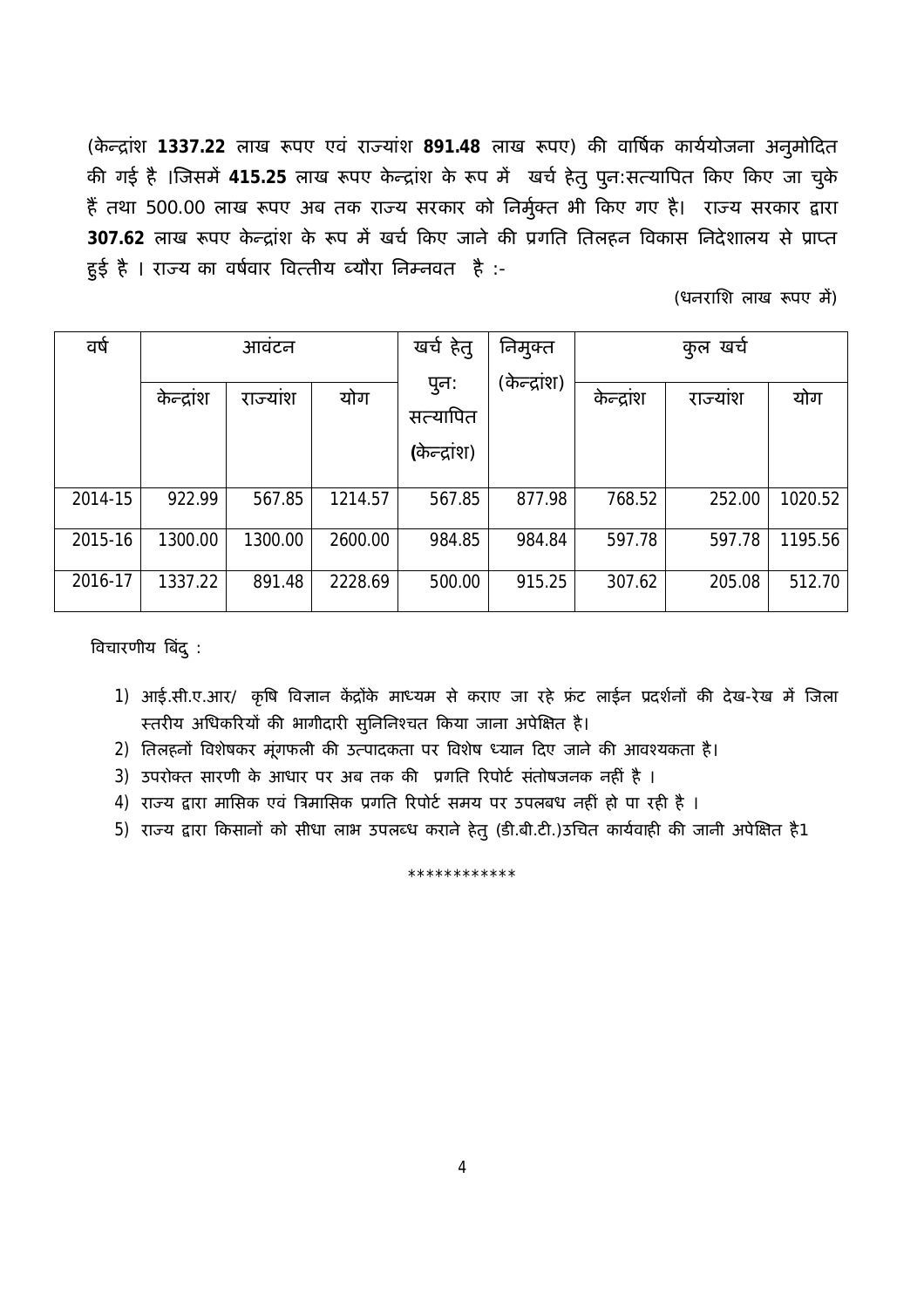# frygu ilkx jkVft; frygu , oa ry&rKN+fe'lu

# jk j & if pe cxky

|         | <b>HKGrd ixfr</b>                  |            |                                       |          | for $h$ , $ikf$ $k$ $k$ : $i$ , $ek$                                                                                                                      |           |                                                           |
|---------|------------------------------------|------------|---------------------------------------|----------|-----------------------------------------------------------------------------------------------------------------------------------------------------------|-----------|-----------------------------------------------------------|
| QK RZ   | $dy$ ; ktuk, a                     | i wk       | viw<br><b>16kj.k</b><br>$I$ fgr $V_2$ | dw jlf'k | [kpZdh xbZjK'k]                                                                                                                                           | 'kk jlf'k | v ru<br>$mi;$ K $x$ rk<br>iekk i=<br><b>16th fLFKr1/2</b> |
| 2013&14 | ∨kb1 ki kilė                       | iwkZ       | &                                     | 334-21   | 526-32                                                                                                                                                    | 310-14    | ikir                                                      |
| 2014&15 | jk"Vħ; frygu ,oa<br>ry&rkM+fe'ku   | iwk        | &                                     | 602-97   | 774-63                                                                                                                                                    | 138-48    | itir                                                      |
| 2015&16 | jk"Vh; frygu , oa<br>ry&rkM+fe'ku  | iwki       | &                                     | 984-85   | 708-07                                                                                                                                                    | 415-26    | ikir                                                      |
| 2016&17 | jk"Vih; frygu ,oa<br>rsy&rkM+fe'ku | tk podh g& |                                       |          | 1093–74 yk[k : lk, dh dk; ¿ kstuk vuękinr dh tk pidhqSo"k22015&16 dh vo'ksk<br>jkf'k 415-26 yk[k : lk, dkso"k2016&17 dsnk\$ku mi; kx djusgrqvuefr tkjh dh |           |                                                           |

uky % o"k2013&14 dsnkjku o"k2012&13 dh vo'kk jkf'k 502-25 yk[k : i, miyCk Fkh A

### vU; eqRoiwkIcUnq%

- · jkT; dkso"k2014&15 dsfy, fryguka dsmRd"B mRiknu dsfy, df"k delk igLdkj Islekflur fd;k x;k g&
- · o"k2015&16 dsnkjku jkT; us fryguka dsmllur chtkadh mRiknu dhixfr 'kwi; n'kkih qSA ftldk lh/kk ilkko o"k2016&17 dsnkjku frygu mRiknu ij iM+ldrk g\$vr%jkT; ea o"k2016&17 dsfy, mUur chtkadh miyükrkdh lehkkdh tkldrhg&
- jkT; earsy&rkM+ dsfodkl dhixfr Hkh Irksktud ugh g& ftldh Hkh I eh{kk dh tk I drh g&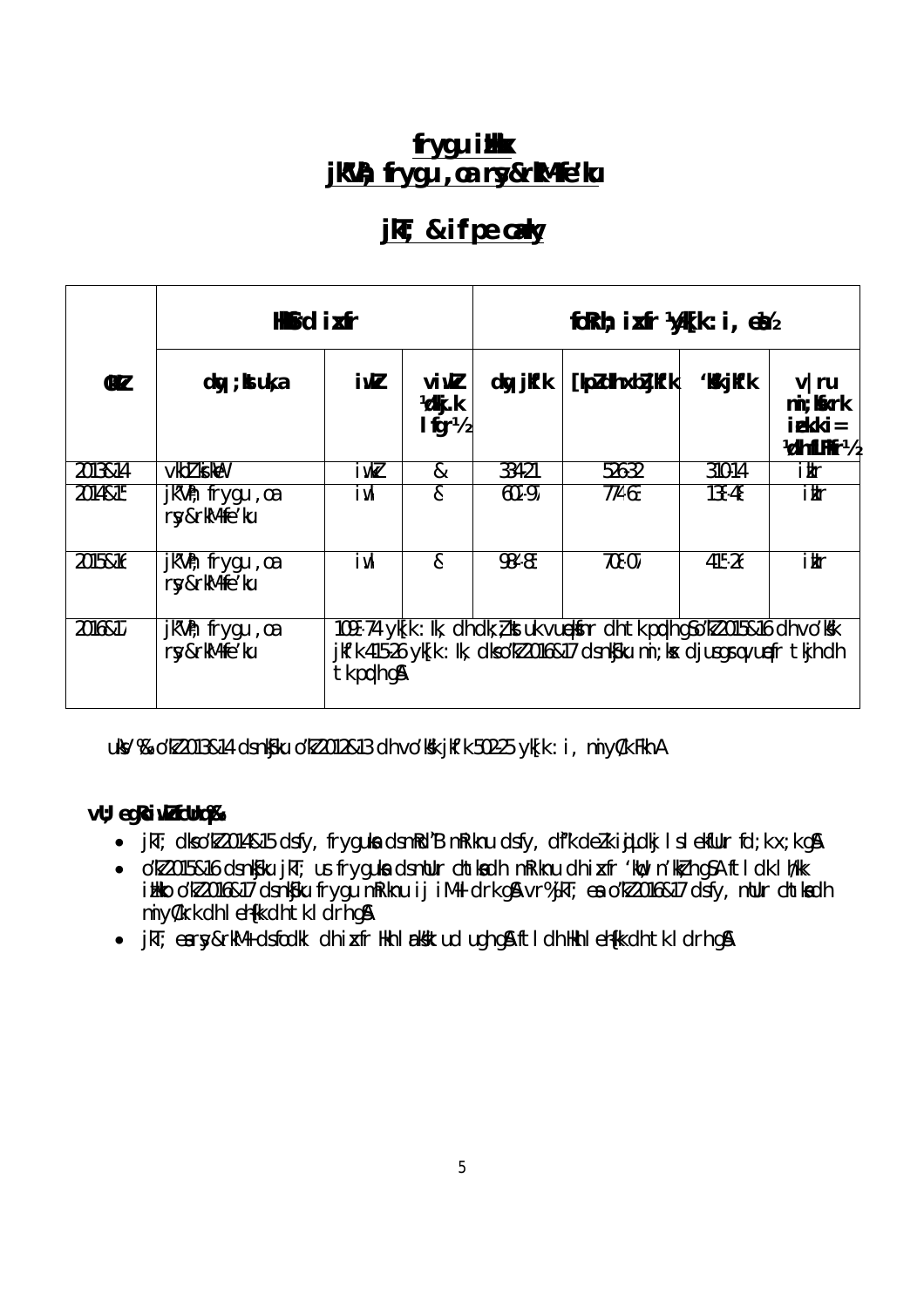| OK IZ   |                | foRrh; ixfr<br>$^{\prime}$ Wiey { $\approx$ 14 $\frac{3}{2}$ |         | for $h$ , $w$ $k$ : $i$ , $e$ $k$                                                         |            |        |
|---------|----------------|--------------------------------------------------------------|---------|-------------------------------------------------------------------------------------------|------------|--------|
|         | YK;            | $mi$ yf $0k$                                                 | ifj0; ; | fueDr                                                                                     | $\bm{0}$ ; | 'Kk    |
| 2014-15 | 1000           | 0                                                            | 270.08  | 135.85                                                                                    | 130.14     | 5.71   |
| 2015-16 | 560            | 560                                                          | 211.87  | 105.94                                                                                    | 22.26      | 121.86 |
| 2016-17 |                |                                                              |         | o" 2016&17 dsnKjku vkdfyr ifj0;; 49606 yk[k : lk, ¼dthh; vák½g\$ 0klf" kd ; kstuk vHkh rd |            |        |
|         | ikir ughaghlg& |                                                              |         |                                                                                           |            |        |

**[k-½ feuh&fe'ku & II ¼rsy&rkM+½** 

jkT; }kjk o"kZ 2013&2014 ds nk $\frac{1}{2}$ ku fdlh dk; $\mathcal{D}e$  dk dk;k $\mathcal{U}o$ ; u ughafd;k x;k FkkA

**x½ feuh&fe'ku &III ¼{key frygu½ %** jkT; }kjk feuh&fe'ku &III l cakh dk; Øeks dk dk;kUo;u ughafd;k x;k g&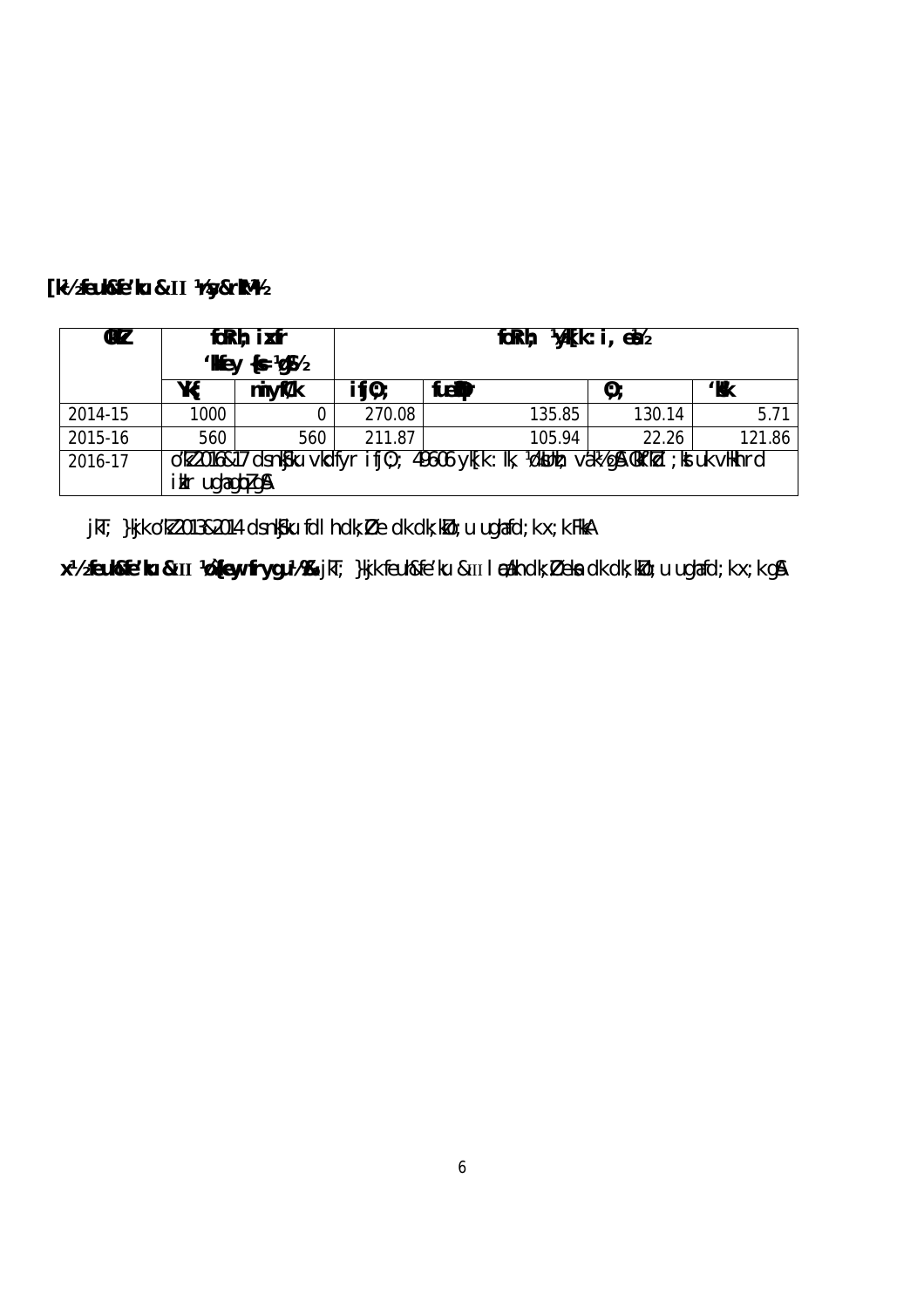# <u>A brief status note on Oil palm in West Bengal State</u>

An area of 25,000 ha has been identified potential area in 5 districts viz; Jalapaiguri, Coochbihar, Nadia, South 24 Parganas, North 24 Parganas for oil palm cultivation by Dr. Rethinam Committee. Based on these potential areas, West Bengal State is included under NMOOP for oil palm cultivation. During the year 2014-15, the Annual Action Plan (AAP) of the West Bengal State for MM-II of NMOOP, which could not be implemented due to lack of knowledge of oil palm cultivation among the farmers and State officers in West Bengal.

#### **Physical progress:**

Nil oil palm area expansion achieved till date in the State of West Bengal.

#### **Financial progress:**

During the year 2014-15, Govt. of India had approved the AAP of the State for an amount of Rs. 52.10 lakh including of Rs. 39.09 lakh as central share for implementation of the programme. Out of which, Rs. 35.12 lakh was released to the State. State has utilized only Rs. 8.11 lakh leaving unspent balance of Rs. 27.01 lakh as on 01.04.2015.

#### **Issues**

- During the year 2015-16 & 2016-17, no action plan has been received from the State for implementation of MM-II under NMOOP.
- Two officers from the State were nominated for visit to Malaysia but no one was participated from there.